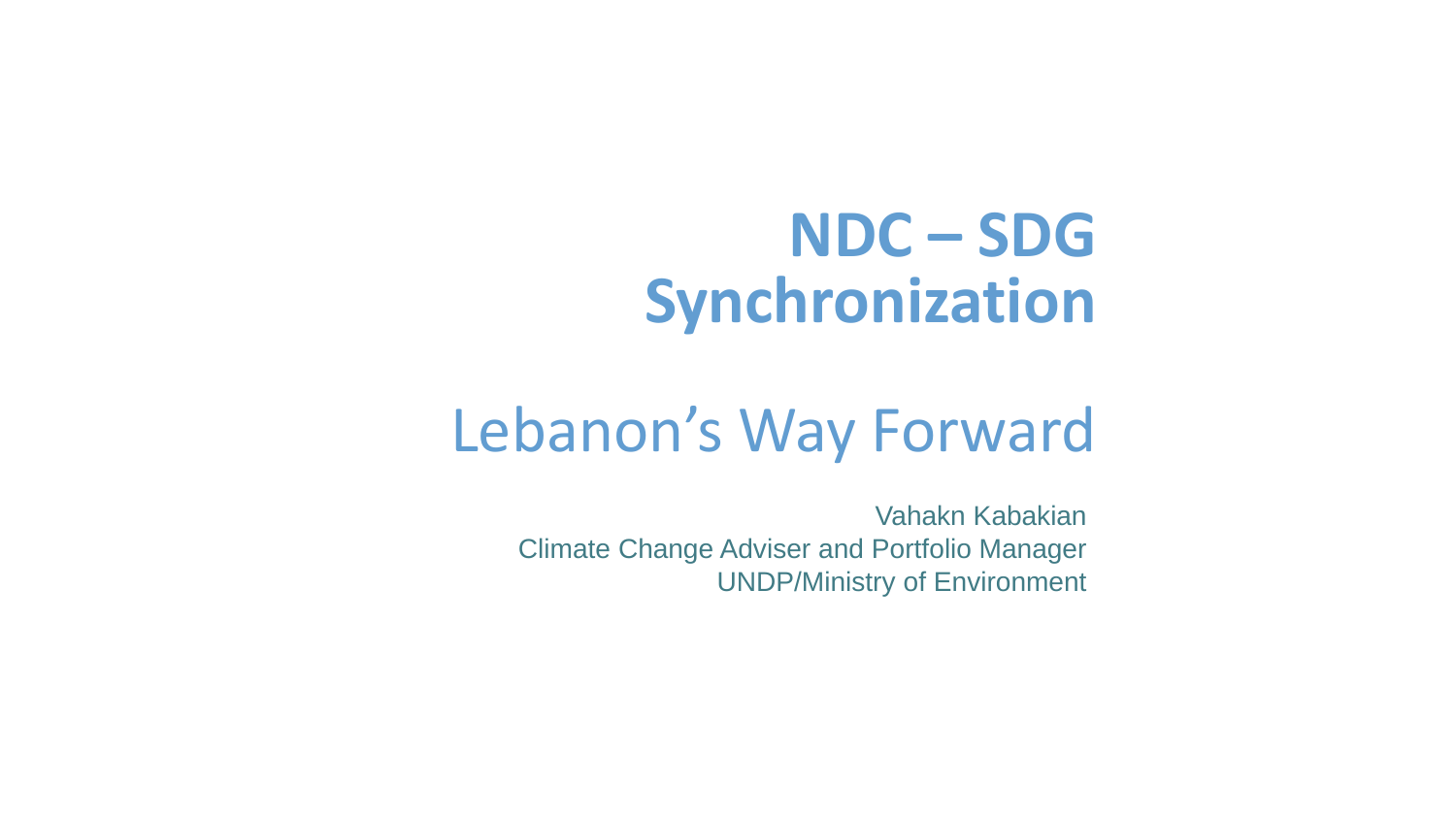## **Planned Activities for NDC-SDG Synchronization**

#### **Action**

- To what extent do the mitigation and adaptation policies that make up Lebanon's NDC match the policies that contribute to Lebanon's sustainable development?
- Which SDGs and sub-goals do the policies in the NDC correspond to? To what degree?
- Which SDGs are completely left out of the NDC, and how relevant is it to include them in the 2020 update of the NDC?

#### **Transparency**

- How can institutions make use of the progress indicators of NDC policies (when available) to inform the SDG committee of Lebanon's sustainable development progress?
- How can institutions make use of the already agreed global SDG indicators to inform progress on the NDC policies? What are the data needs and steps forward to fill the gaps to enable complete reporting?

#### **Coordination**

- What are the institutional arrangements that exist, that can be built upon, and can be established for a smooth generation and communication of data between institutions responsible for the implementation and reporting of the NDC and SDGs?
- How can the different committees work together in order to avoid duplication of efforts?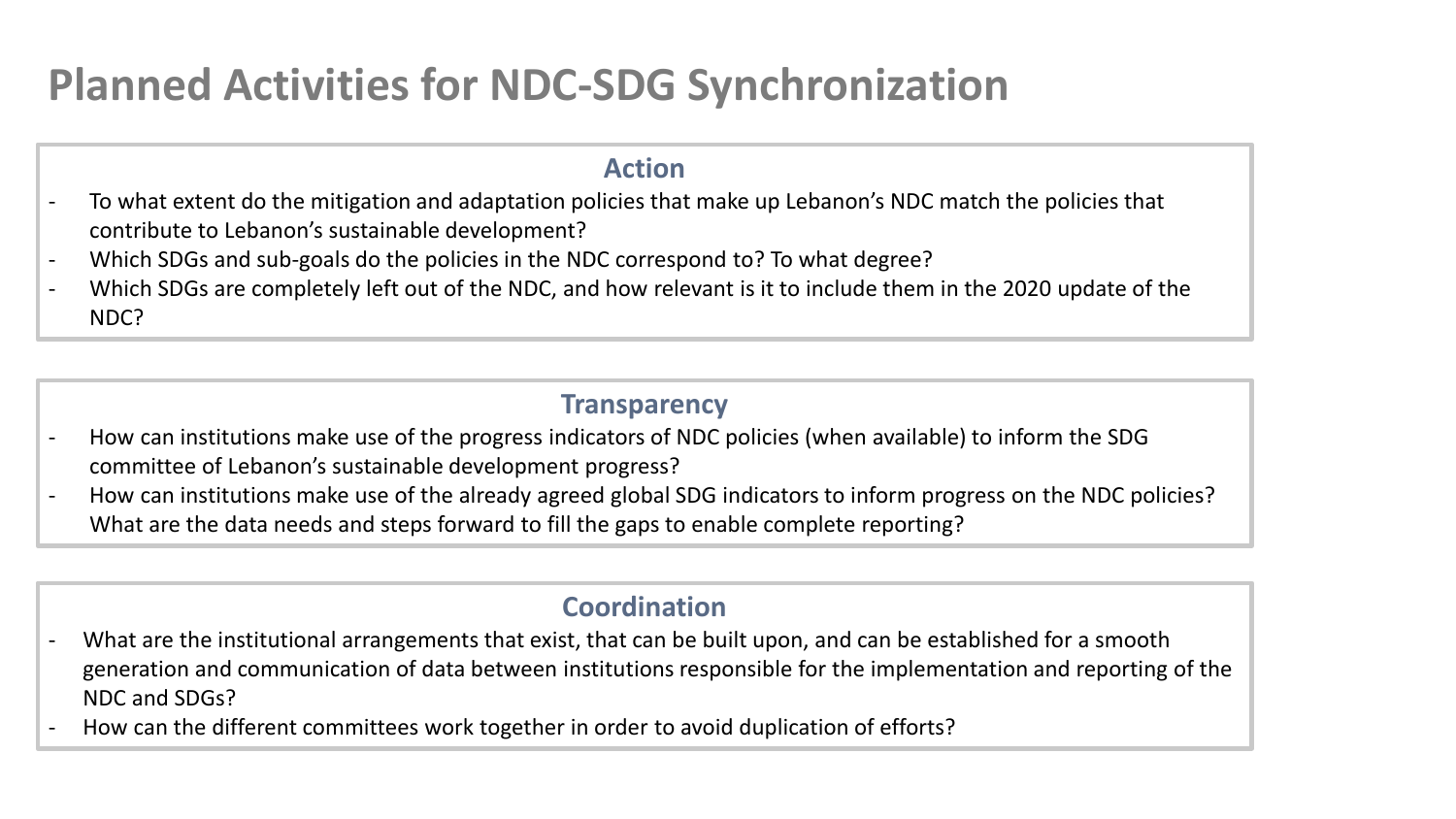## **Knowledge Products and Recommendations**

- Comparison of the NDC policies with the SDG goals and targets and determination of relevance;
- Prioritization of the NDC policies to inform which are contributing most to Lebanon's sustainable development;
- Assessment of the SDG relevant policies in Lebanon (including the VNR) and identification of climate change mainstreaming opportunities;
- Recommendations on the expansion of the NDC scope in its future iterations in terms of sectors or gases;
- Assessment and recommendations of entry-points to make the SDG reporting climatesmart and climate-ambitious;
- Identification of existing indicators for the policies that make up Lebanon's NDC, and the existing indicators that track the implementation of SDGs where relevant;
- Assess the existing institutional arrangements and identify missing links;
- Recommendations for new or improved institutional arrangements.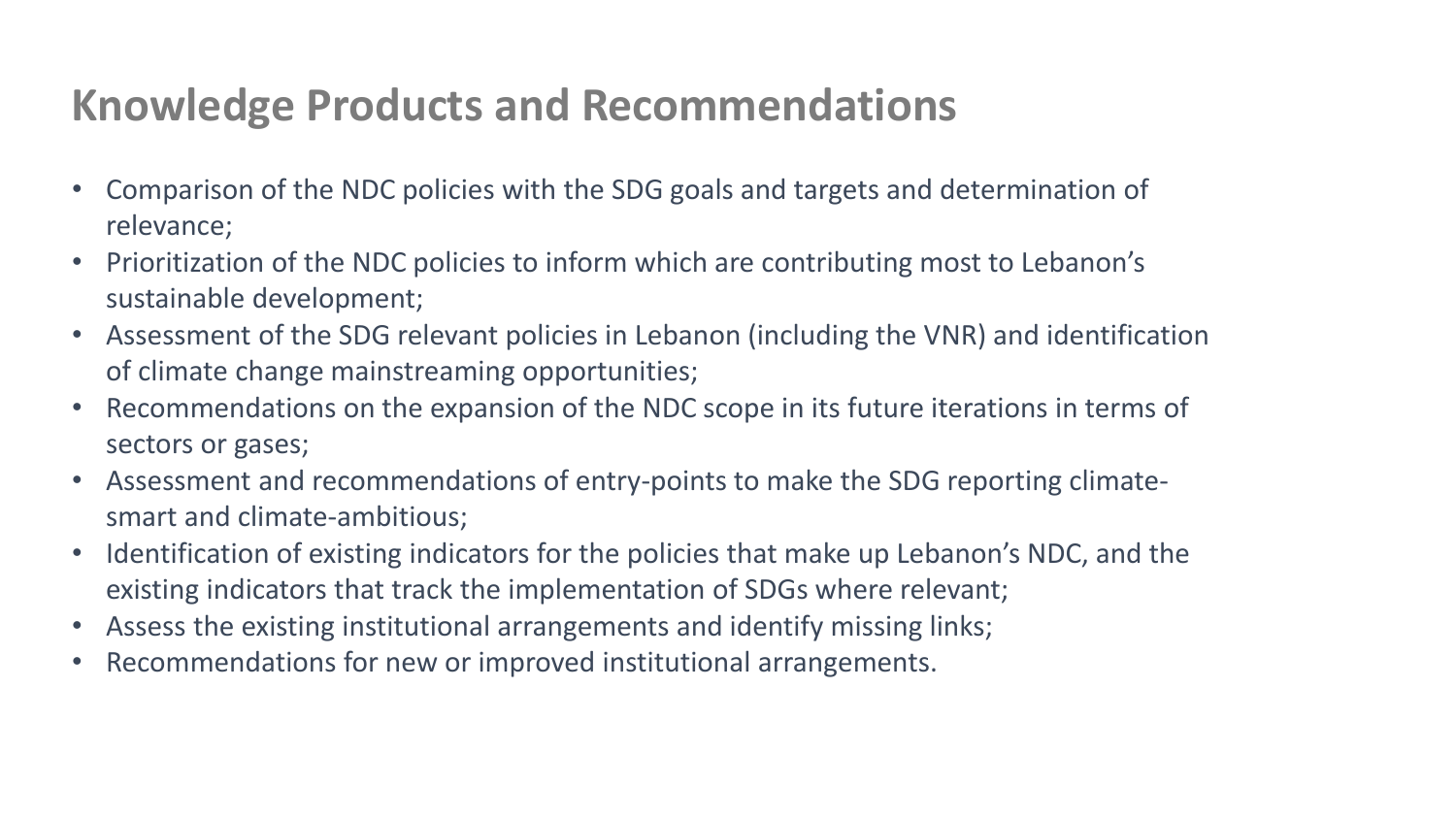### **What are the findings so far?**

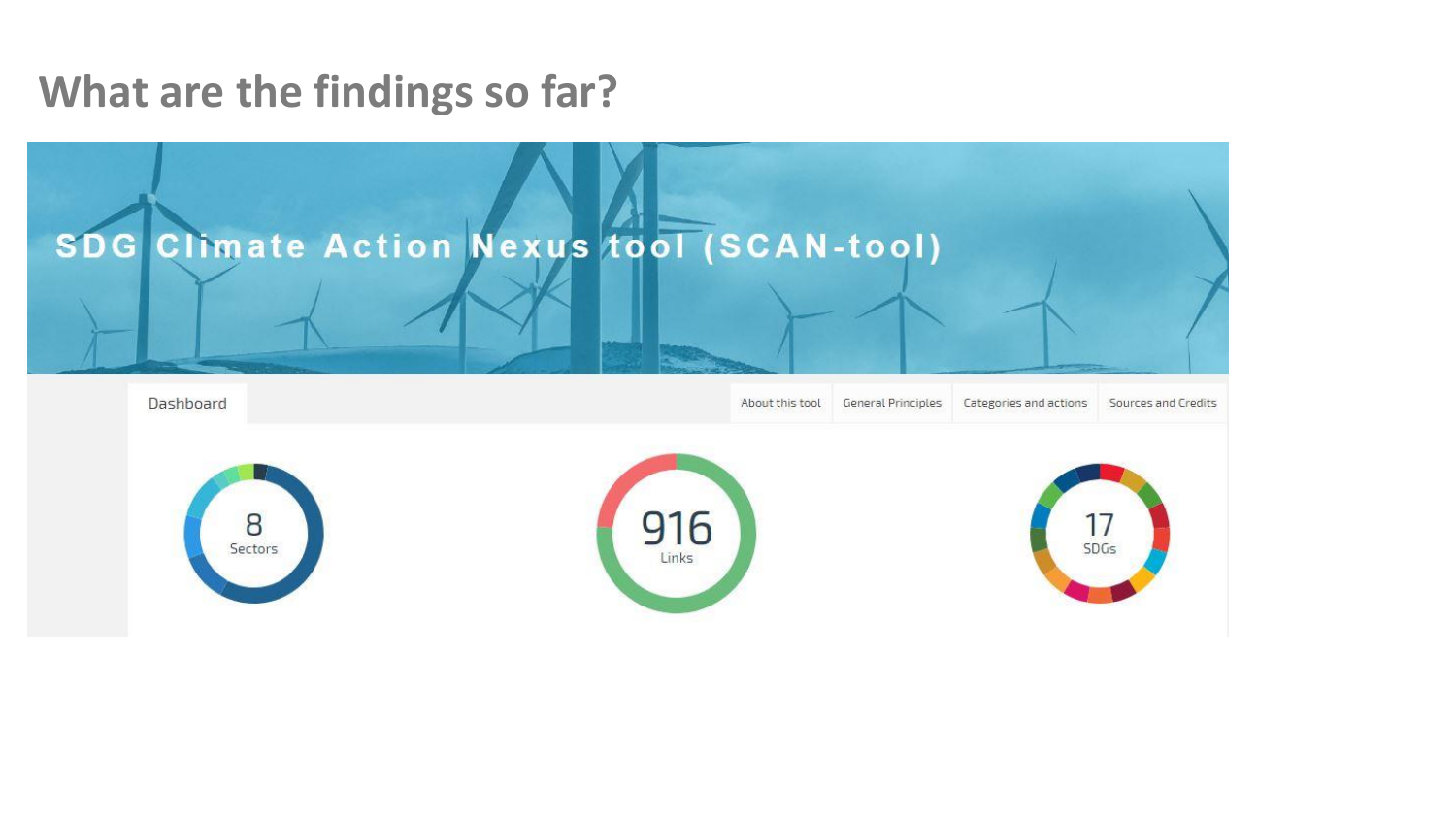| <b>END-USE MEASURES IN THE BUILDING SECTOR: LINKAGES WITH SDGS</b> |                                                                                                                                                                                                                                                       |                                  |                  |  |                                                                                                                                                                                                                         |
|--------------------------------------------------------------------|-------------------------------------------------------------------------------------------------------------------------------------------------------------------------------------------------------------------------------------------------------|----------------------------------|------------------|--|-------------------------------------------------------------------------------------------------------------------------------------------------------------------------------------------------------------------------|
| 1.2                                                                | By 2030, reduce at least by half the proportion of<br>men, women and children of all ages living in poverty<br>in all its dimensions according to national definitions                                                                                | Increase<br>energy<br>efficiency | <b>Buildings</b> |  | Increases energy access and reduces<br>energy expenditure                                                                                                                                                               |
| 3.4                                                                | By 2030, reduce by one third premature mortality from<br>non-communicable diseases through prevention and<br>treatment and promote mental health and well-being                                                                                       | Increase<br>energy<br>efficiency | <b>Buildings</b> |  | Reduces air pollution and improves<br>mental health and well-being due to<br>decreased urban heat island effect                                                                                                         |
| 3.9                                                                | By 2030, substantially reduce the number of deaths<br>and illnesses from hazardous chemicals and air,<br>water and soil pollution and contamination                                                                                                   | Increase<br>energy<br>efficiency | <b>Buildings</b> |  | Reduces air pollution                                                                                                                                                                                                   |
| 6.4                                                                | By 2030, substantially increase water-use efficiency<br>across all sectors and ensure sustainable withdrawals<br>and supply of freshwater to address water scarcity<br>and substantially reduce the number of people<br>suffering from water scarcity | Increase<br>energy<br>efficiency | <b>Buildings</b> |  | Reduces water use from energy<br>generation                                                                                                                                                                             |
| 6.6                                                                | By 2020, protect and restore water-related<br>ecosystems, including mountains, forests, wetlands,<br>rivers, aquifers and lakes                                                                                                                       | Increase<br>energy<br>efficiency | <b>Buildings</b> |  | Supports conservation of water<br>ecosystems due to reduced water use<br>from energy generation                                                                                                                         |
| 7.1                                                                | By 2030, ensure universal access to affordable,<br>reliable and modern energy services                                                                                                                                                                | Increase<br>energy<br>efficiency | <b>Buildings</b> |  | Decreases energy poverty due to<br>improved energy affordability, increases<br>energy security due to decreased imports<br>and greater reliability, and improves<br>access to modern and sustainable energy<br>services |
| 7.3                                                                | By 2030, double the global rate of improvement in<br>energy efficiency                                                                                                                                                                                | Increase<br>energy<br>efficiency | <b>Buildings</b> |  | Increases energy efficiency                                                                                                                                                                                             |

 $\overline{+}$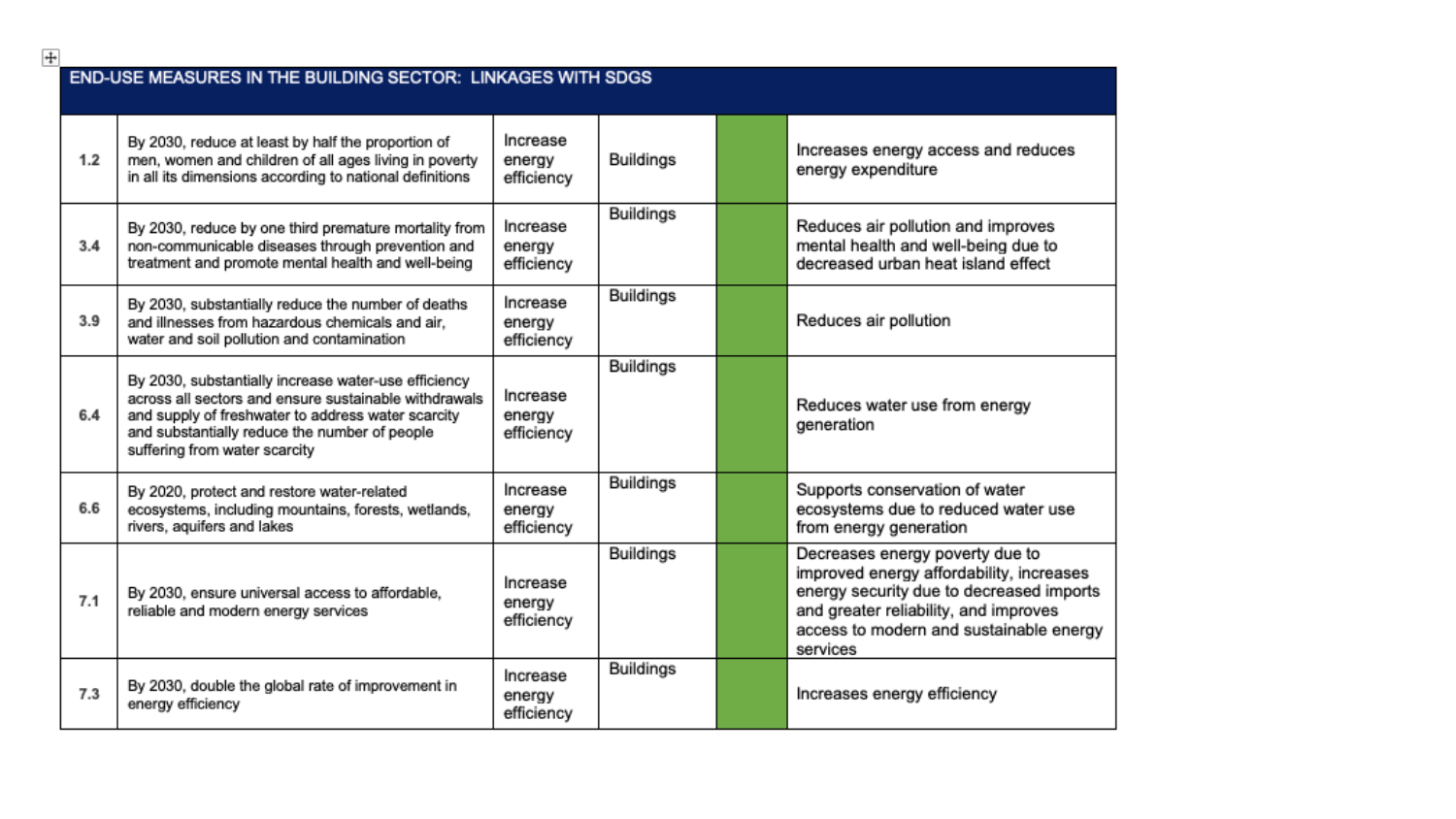Aggregate Energy Efficiency Plan Actions and links with SDG's: **SCAN TOOL** 



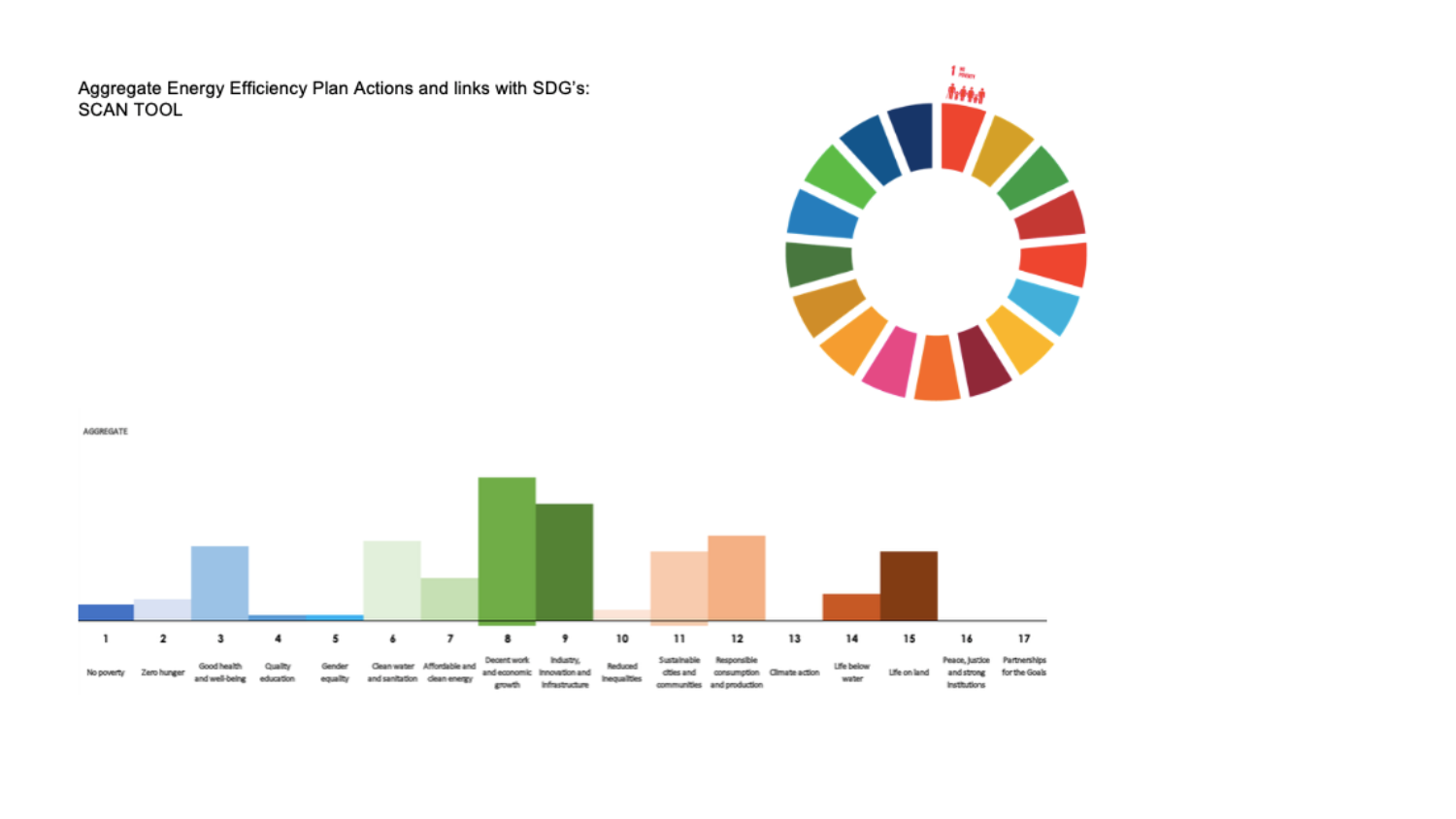### **Current Progress**

- Replicating the SCAN tool on all the NDC policies, mitigation and adaptation;

- Analyzing possible language to include in the NDC for political messaging: poverty alleviation, resilience, vulnerability, rights, access, pro-poor, gender sensitive, economic productivity through diversification, technological upgrading and innovation, global resource efficiency in consumption and production and endeavor to decouple economic growth from environmental degradation, policies to promote sustainable tourism

→**NDC document to become a low-emission and sustainable development policy – first to tackle development and environment as one issue**

→**Update is an opportunity to have a more inclusive conversation at the local level**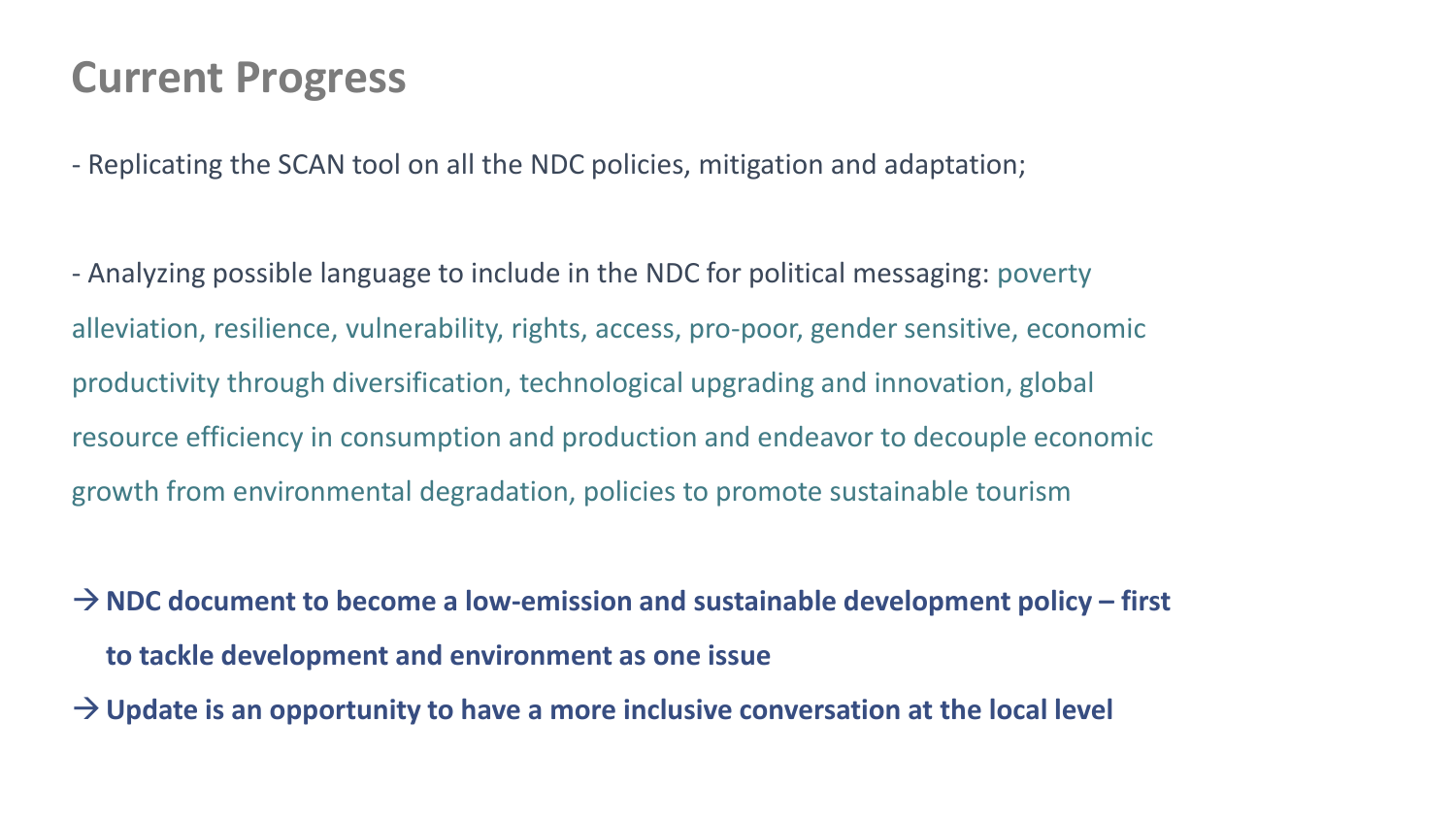### **Challenges**

- 1. SCAN goes beyond key word searches to find specific linkages to SDG targets;
- 2. BUT does not show the degree of linkage (level of impact) to SDG Targets, i.e. it is not weighted;
- 3. Each linkage needs ground-truth to national conditions, i.e. validation;
- 4. Analyzing each & every environmental policy recommendation (in each document) would give an enormous amount of data;
- 5. Institutions have very little awareness of the linkages between the NDC and SDGs;
- 6. The SDG committee does not meet often and is a very large group.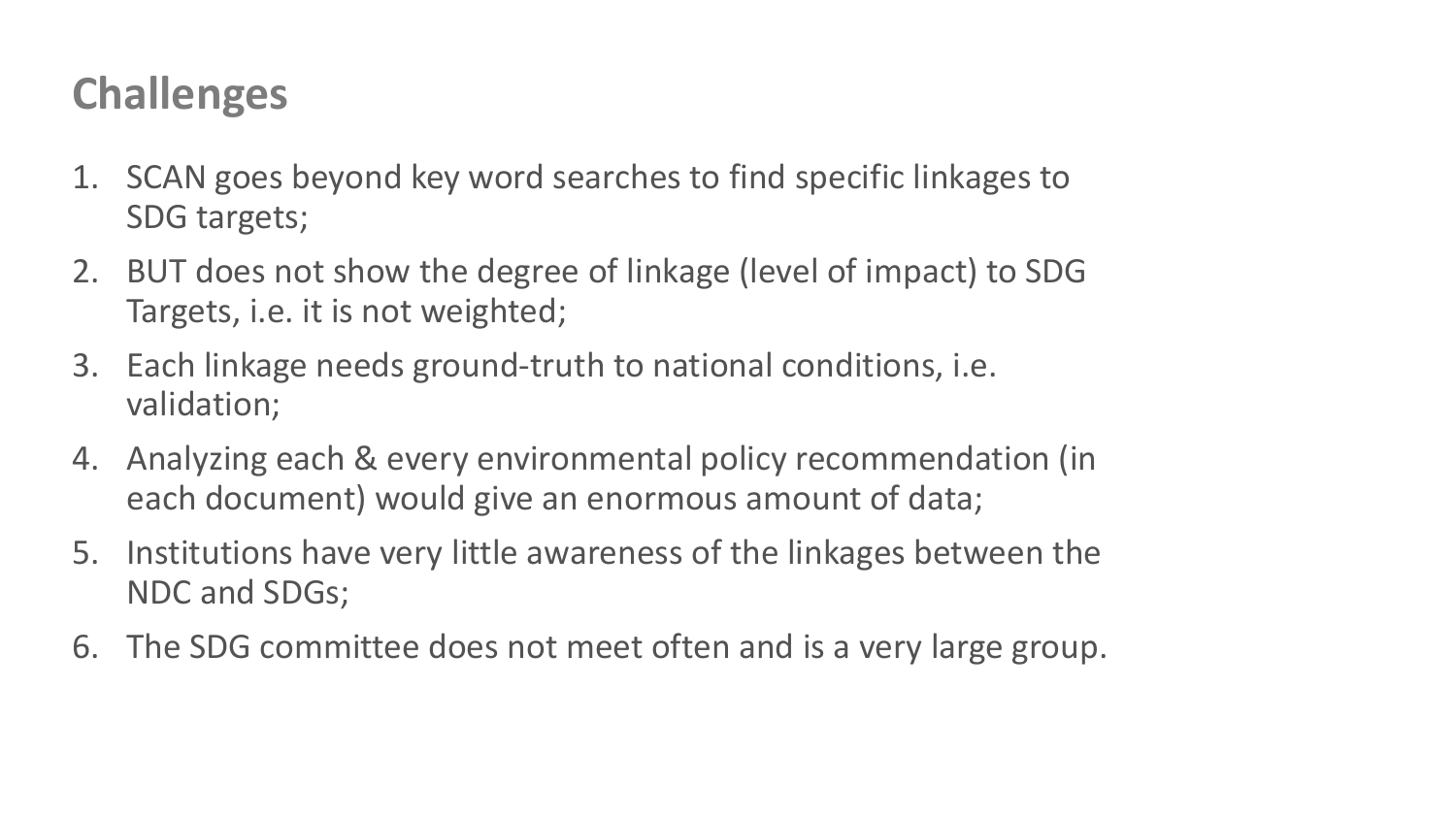### **Next steps**

- Conduct stakeholder consultations when expert judgement is needed on the impact and level of impact;
- Coordinate with the UNDP SDG project who is working with the Council of Ministers on the SDG committee on all activities;
- Coordinate with the Disaster Risk Reduction (DRR) project;
- Coordinate with the gender mainstreaming work being conducted as part of NDCSP (links to SDG 5);
- Raise awareness of the NDC committee on the work being done;
- Use the results to inform the NDC 2020 update.